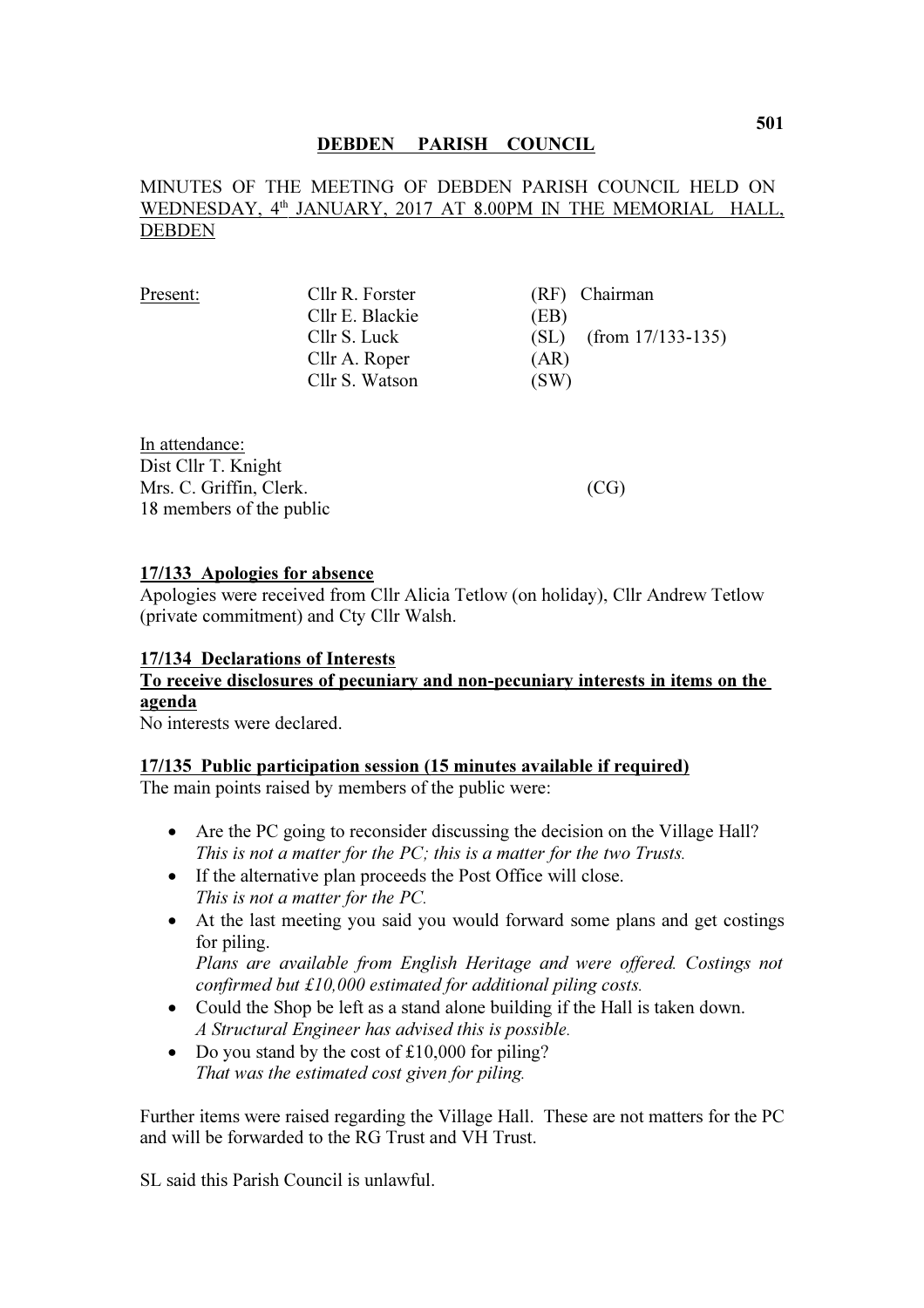Cllr Knight said she would raise a Code of Conduct complaint.

After a heated and abusive public participation session the Chairman closed the meeting. As has been customary in the past, the meeting was then reopened and continued in accordance with the agenda.

At this point SL left the meeting.

## 17/136 To receive reports from District and County Councillors

No report from Cty Cllr Walsh.

Dist Cllr Knight reported that:

- There has been a problem with hare coursing in four areas; one of them is Purton End. Members of the public are being warned not to approach the people involved.
- The No. 6 bus route will not be removed from the Debden. The DART service is now proving more popular.
- She received a letter regarding the safeguarding of children issue and asked if the PC have followed this up. The PC advised that the letter has been circulated to the RG Trustees and they have investigated and taken advice. The PC has also been in touch with their insurance company to check whether members of the PC, when acting as RG Trustees, are covered for indemnity and this has been confirmed. However, the insurance company has advised that if the Trustees did not follow the advice given by their solicitor and the Essex Playing Fields Association and agreed to the land exchange they would not be covered for indemnity.
- There is no reason why the new hall cannot be built on this current site.

## 17/137 To approve and authorise the Chairman to sign the Minutes of the Meeting of the Council held on 7th December, 2016

It was resolved that the Chairman should sign the minutes as approved.<br>Proposed: AR Seconded: EB Proposed: AR Seconded: EB All agreed

# 17/138 Chairman's Report

The Chairman did not wish to report on any other matters.

### 17/139 To receive an update from the Parish Clerk

The Clerk reported that:

- To date, she has not heard from Cty Cllr Simon Walsh regarding an appointment at County Hall but has now received a public notice giving details of temporary road closures which come into effect on 3<sup>rd</sup> January. One is Ivy Todd Hill, the others are the High Street from Mill Road to Highfields and Rook End Lane. The notice will be in force for the next 18 months. Residents will be informed of dates and advance warning signs will be displayed on the road giving information on the closure dates and diversion routes.
- Letters were sent as requested following the last meeting. A reply was received from ECC regarding changes proposed by a Wimbish resident. ECC have no plans to change Service No. 6.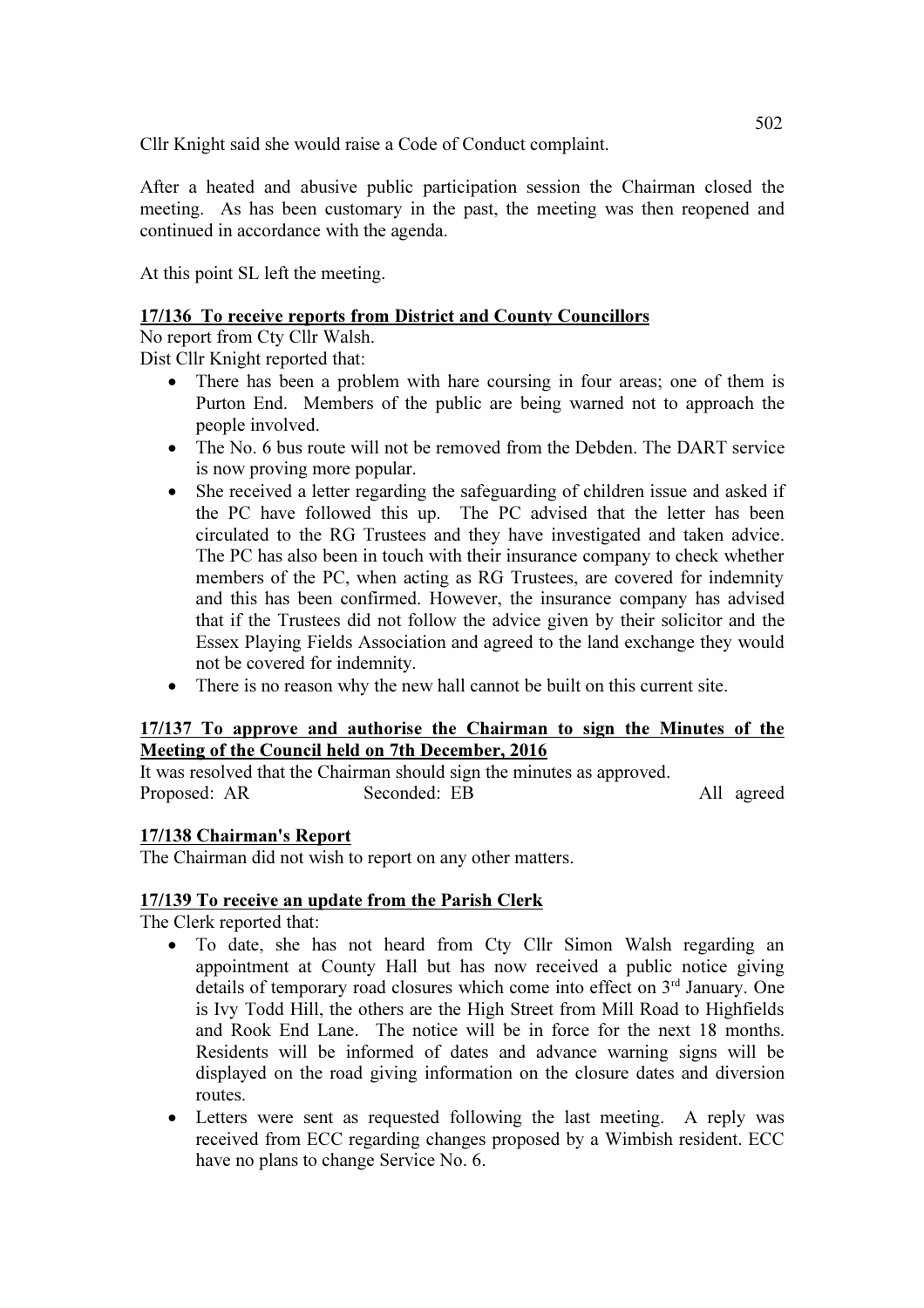- The First Responders will organise another training session in March and providing notification arrives in time it will be advertised in the next Parish Pump. There are currently four people who are willing for their names to be included on a list which will go on the notice board, shop and defibrillator cabinet.
- Unfortunately the contact at Came & Co., for PC insurance has now left the company. However, her replacement is willing to attend a meeting at Debden. The Clerk will arrange and the Chairman will meet her.
- The Police & Crime Commissioners meeting will now be held on  $2<sup>nd</sup>$  February in the Town Hall at Saffron Walden from 6.30 – 8.30pm.

## 17/140 To agree a date for the 2017 Annual Assembly and Annual Meeting

It was provisionally agreed that the Annual Assembly would be held on Wednesday 26<sup>th</sup> April and the Annual Meeting of the Council on Wednesday 3rd May. The Clerk will check the availability of the village hall and report back.

## 17/141 To review the CCTV equipment

Deferred until the next meeting.

### 17/142 To agree the Budget and set the Precept for 2017/18

The proposed Budget had been circulated to all Councillors in advance of the meeting. SW drew attention to the fact that there had been no provision for legal fees in the previous budget and in her opinion any increases in the Precept should be justified.

Following discussion it was agreed that the Budget should be approved and the Precept set at £17,315.00 (Precept £17,086 Grant £229 ). Proposed: EB Seconded: AR All agreed

### 17/143 To discuss planning applications received

The following application has been received, no comments submitted:

UTT/16/3337/FUL Land at Ivy Todd Cottage, Ivy Todd Hill Erection of one dwelling and detached garage, and new access to highway.

The following application has been conditionally approved: UTT/16/3093/OP Land adjacent to Wash Cottages (Revised)

Outline application for one new 4 bedroom dwelling.

The following applications have been refused:

UTT/16/3058/OP The Old Barn, Slough Farm Outline application for the erection of one dwelling UTT/16/2673/FUL The Old Bakehouse, Debden Green Proposed erection of detached 5 bedroom house with associated garage and access. UTT/16/2676/FUL Old Mill House, Debden Green Demolition of existing outbuilding and proposed erection of a detached 4 bedroom